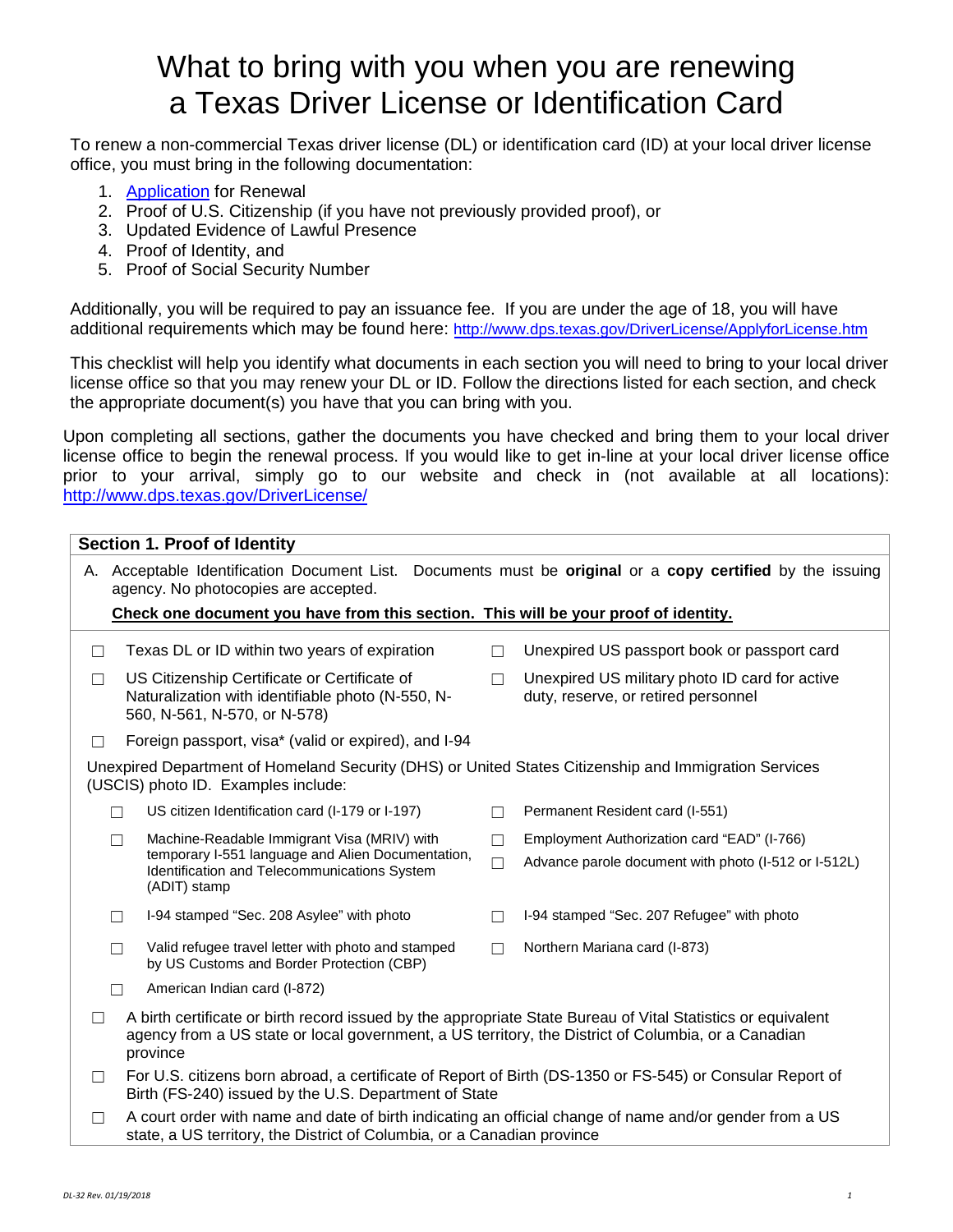☐ Temporary receipt for a Texas DL or ID (actual receipt) ☐ Expired Texas DL or ID (expired more than two years—actual card) ☐ DL or ID issued by another US state, US territory, District of Columbia, or Canadian province (unexpired or within two years of the expiration date – actual card) $*$ ☐ Original or certified copy of a marriage certificate or divorce decree (US jurisdiction or foreign jurisdiction-if not in English, a certified translation must accompany it) ☐ Pilot's license (actual card)\* ☐ Concealed handgun license or License to Carry (actual card)\* ☐ Unexpired US military dependent ID card (actual card) ☐ Professional license issued by Texas state agency ☐ Veteran's ID or Health Identification card "VHIC" (actual card) ☐ School records (e.g. report cards, photo ID cards, etc.)\* ☐ Voter registration card (actual card)\* ☐ Military records (e.g., Form DD-214) ☐ W-2 or 1099 form ☐ Selective Service card (actual card) ☐ Current Texas motor vehicle registration or title (TRC 521.144)  $\Box$  Any insurance policy (valid continuously for the past two years) ☐ ID card issued by government agency\* ☐ Current Texas boat registration or title ☐ Hospital-issued birth record\* ☐ Medicare or Medicaid card (actual card) ☐ Immunization records\* ☐ Unexpired foreign passport ☐ A valid Consular document issued by a state or national government  $\Box$  Tribal membership card from a federally recognized tribe ☐ Texas Department of Criminal Justice (TDCJ) parole or mandatory release certificate ☐ Texas inmate ID card or similar form of ID issued by TDCJ ☐ Federal inmate ID card ☐ Federal parole or release certificate ☐ Certificate of Degree of Indian Blood (CDIB) ☐ Social Security card (actual card) \*Document must be issued by an institution, entity or government agency from a US state, a US territory, the District of Columbia, or a Canadian province.

## **Section 2. Proof of U.S. Citizenship or Lawful Presence**

If you are a United States Citizen and have already presented this documentation to the Department, you may skip this section and proceed to Section 3. If you have a Limited-Term Texas driver license, you will be required to present updated evidence of lawful presence. Most documents will be verified through the US Department of Homeland Security's SAVE Program. Verification through SAVE is often instantaneous, but when it is not, receipt of the DL/ID may be delayed for up to 30 days.

## **Check one document you have from this list that contains your full legal name. This will be your proof of U.S. Citizenship or Lawful Presence in the United States.**

|                       | Birth certificate or birth record issued by the appropriate State Bureau of Vital Statistics or equivalent agency<br>from a US state or local government, a US territory, or the District of Columbia |        |                                                                                                          |  |
|-----------------------|-------------------------------------------------------------------------------------------------------------------------------------------------------------------------------------------------------|--------|----------------------------------------------------------------------------------------------------------|--|
|                       | US Passport Book or Passport card                                                                                                                                                                     |        | US Citizen Identification card (I-179 or I-197)                                                          |  |
| $\Box$                | Permanent Resident card (I-551)                                                                                                                                                                       |        | $I-94$                                                                                                   |  |
|                       | I-94 stamped "Sec. 208 Asylee" or "Sec. 207<br>Refugee"                                                                                                                                               |        | US Travel Document (I-327 or I-571)                                                                      |  |
|                       | Employment Authorization Card "EAD" (I-766)                                                                                                                                                           |        | I-551 stamp in foreign passport                                                                          |  |
|                       | US Department of State Certificate of Birth Abroad<br>issued to US citizens born abroad (Form FS-240,<br>DS-1350, or FS-545)                                                                          | П      | US Citizenship Certificate or Certificate of<br>Naturalization (N-550, N-560, N-561, N-570, or<br>N-578) |  |
|                       | Machine Readable Immigrant Visa with temporary<br>I-551 language and ADIT stamp                                                                                                                       | $\Box$ | Student documents with Student Exchange and<br>Visitor Information System (SEVIS) number                 |  |
| $\Box$                | I-20 Non-immigrant students (F-1)                                                                                                                                                                     |        | DS-2019 Exchange Visitor (J-1) certificate                                                               |  |
|                       | Non-student documents with alien number or I-94 number                                                                                                                                                |        |                                                                                                          |  |
| DL-32 Rev. 01/19/2018 |                                                                                                                                                                                                       |        | 2                                                                                                        |  |